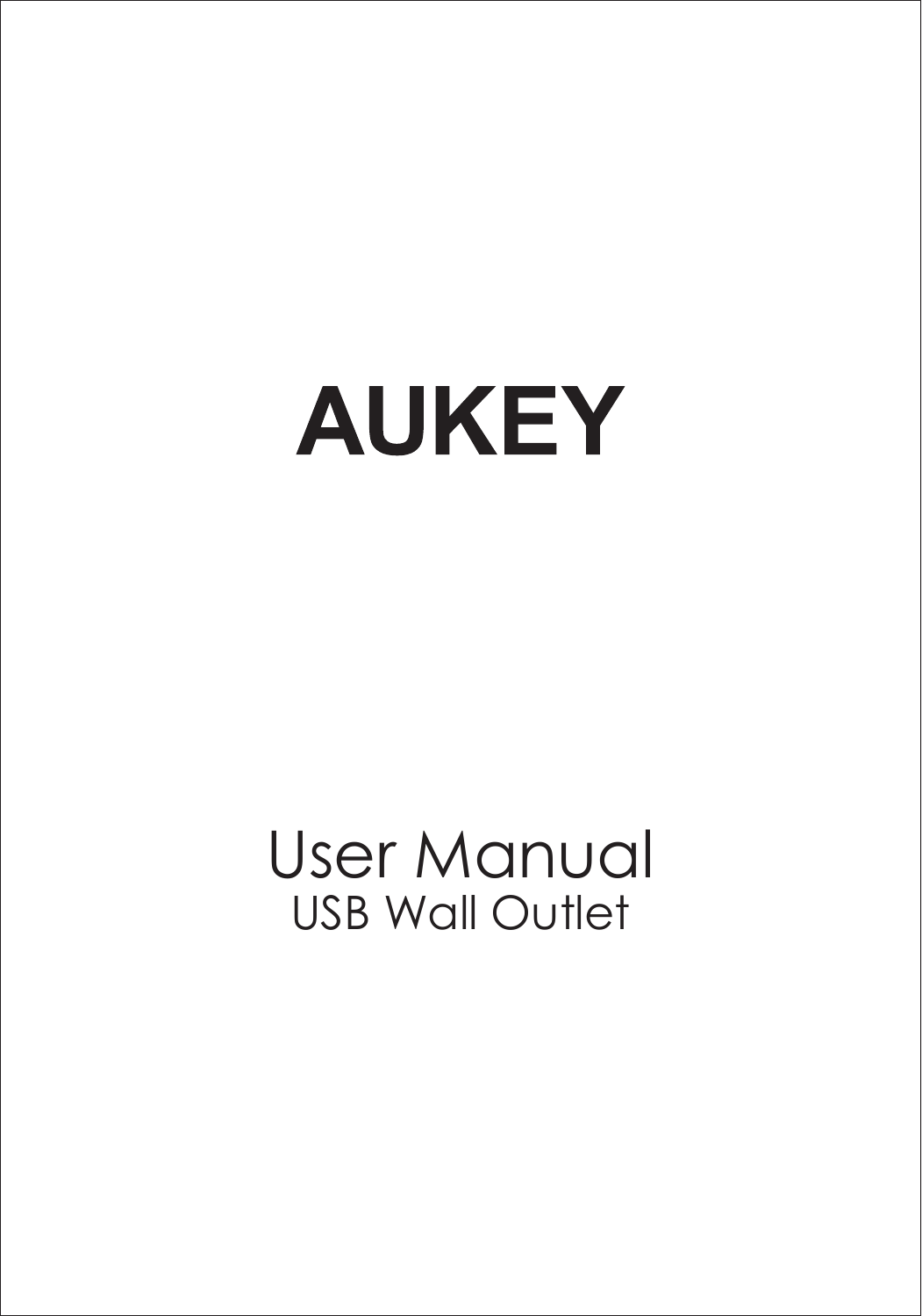Thank you for purchasing the AUKEY PA-X07 USB Wall Outlet. Please read this user manual carefully and keep it for future reference. If you need any assistance, please contact our support team with your product model number and Amazon order number.

## **Package Contents**

USB Wall Outlet User Manual Warranty Card

## **Product Diagram**

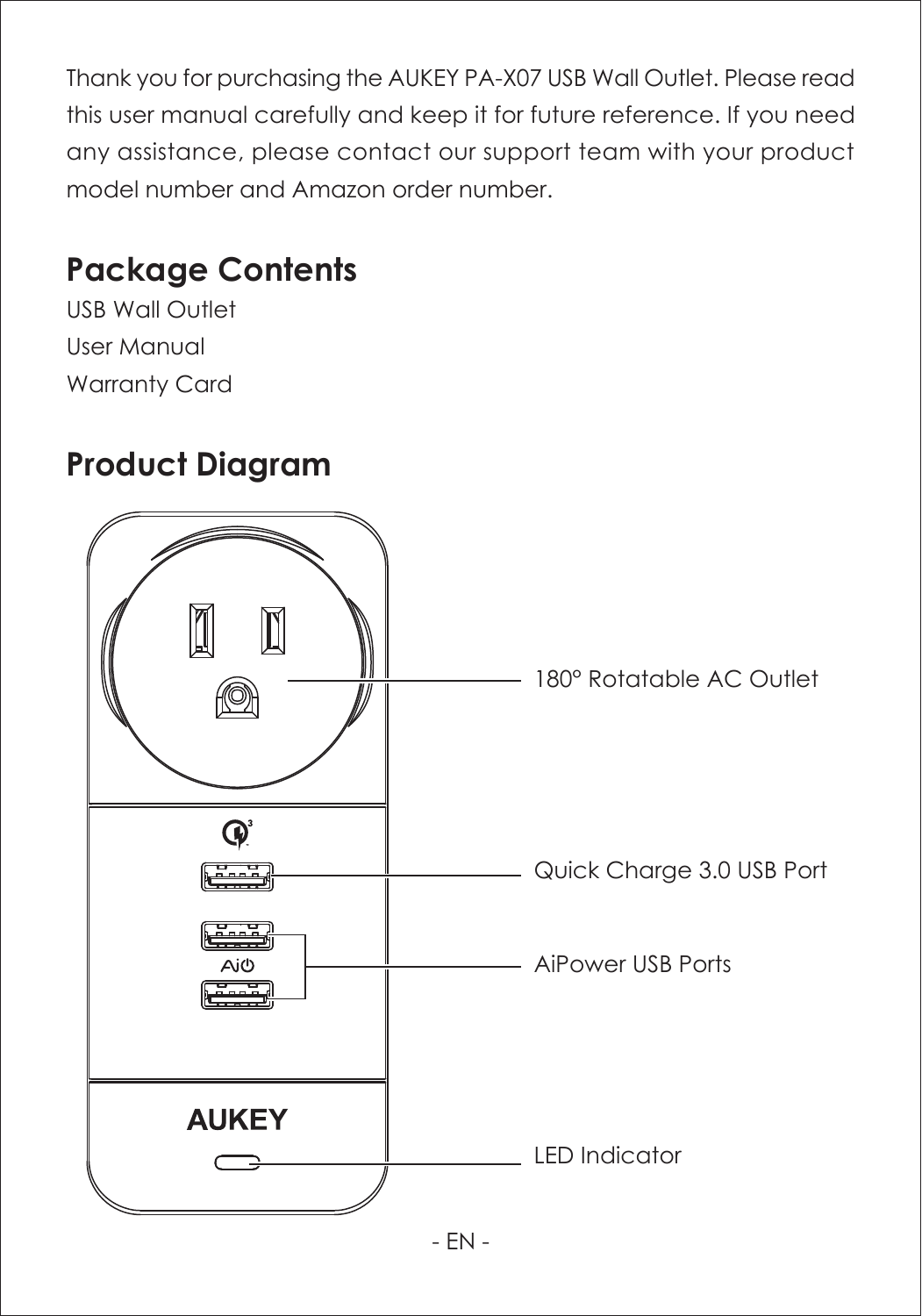## **Specifications**

| Model                         | <b>PA-X07</b>                                |
|-------------------------------|----------------------------------------------|
| Technologies                  | Quick Charge 3.0, AiPower                    |
| Input                         | AC 125V 60Hz 15A                             |
| AC Output                     | AC 125V 60Hz 15A                             |
| Maximum AC Power Output       | 187.5W                                       |
| USB Output (Quick Charge 3.0) | DC 3.6-6.5V 3A, 6.5-9V 2A,<br>9-12V 1.5A     |
| <b>USB Output (AiPower)</b>   | DC 5V 2.4A total                             |
| Dimensions                    | 130 x 55 x 35mm /<br>$5.12"$ x 2.17" x 1.38" |
| Weight                        | 159g / 5.61oz                                |

## **Getting Started**

- Plug the PA-X07 into a wall socket
- Connect your electric devices to this outlet for power
- Unplug your devices when fully charged or not in use

## **FAQ**

#### **How do I know if my device is Quick Charge 3.0 compatible?**

For a complete list of Quick Charge-compatible devices, please visit Qualcomm's website: www.qualcomm.com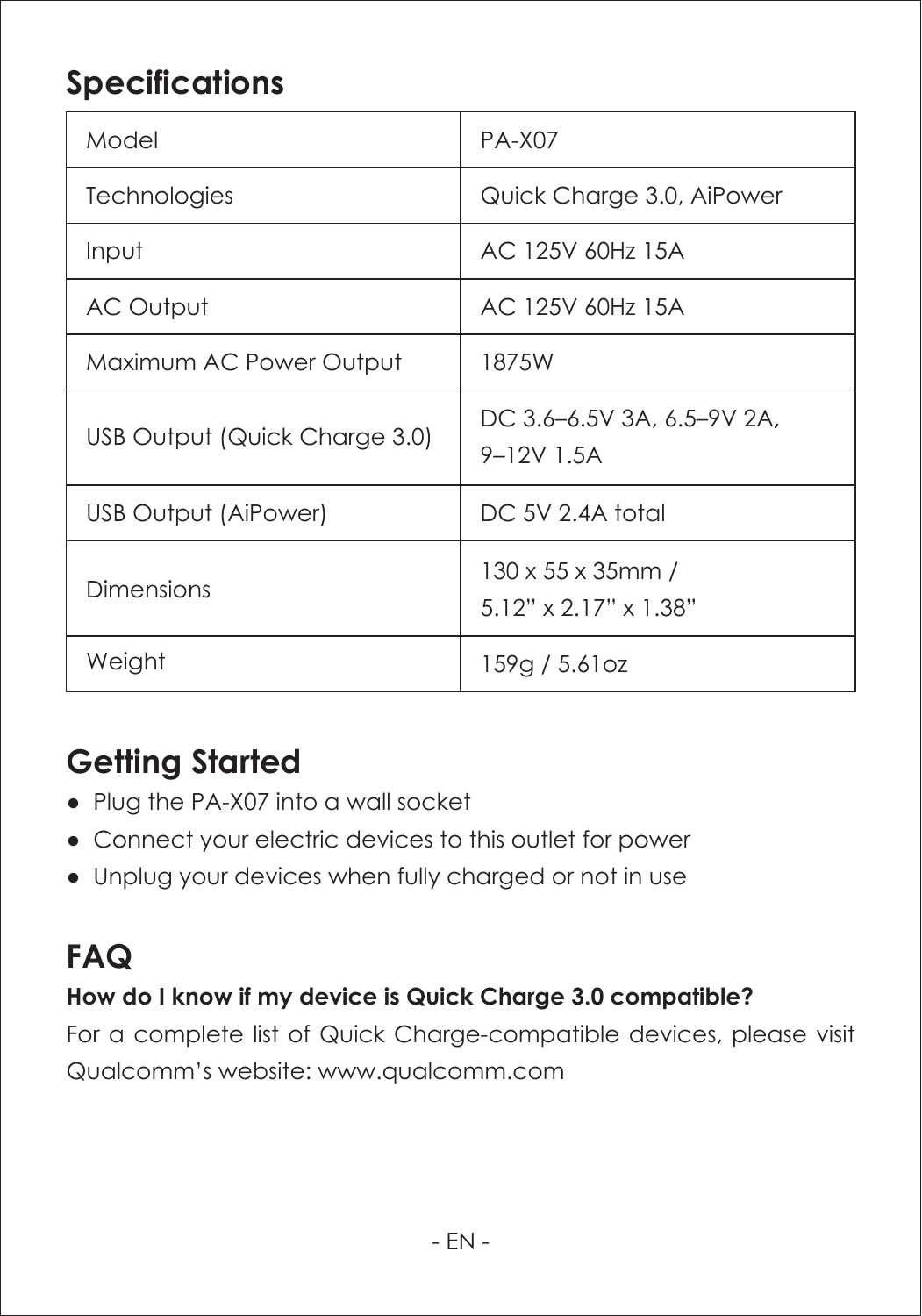### **Can I use the PA-X07 Quick Charge 3.0 port with devices that do not support Quick Charge?**

Yes. Quick Charge 3.0 supports multi-voltage output. You can use the PA-X07 to charge any USB-powered device, but charging speeds will be limited by original device manufacture's specifications (e.g.: you can charge an iPhone, but can't Quick Charge an iPhone).

## **Product Care & Use**

- Designed for indoor use only
- Do not plug into another power strip or extension cable
- Unplug your devices during thunderstorms
- Keep it away from liquids and extreme heat

## **Warranty & Customer Support**

For questions, support, or warranty claims, contact us at the address below that corresponds with your region. Please include your Amazon order number and product model number.

**Amazon US orders:** support.us@aukey.com **Amazon EU orders:** support.eu@aukey.com **Amazon CA orders:** support.ca@aukey.com **Amazon JP orders:** support.jp@aukey.com

\*Please note, AUKEY can only provide after sales service for products purchased directly from AUKEY. If you have purchased from a different seller, please contact them directly for service or warranty issues.